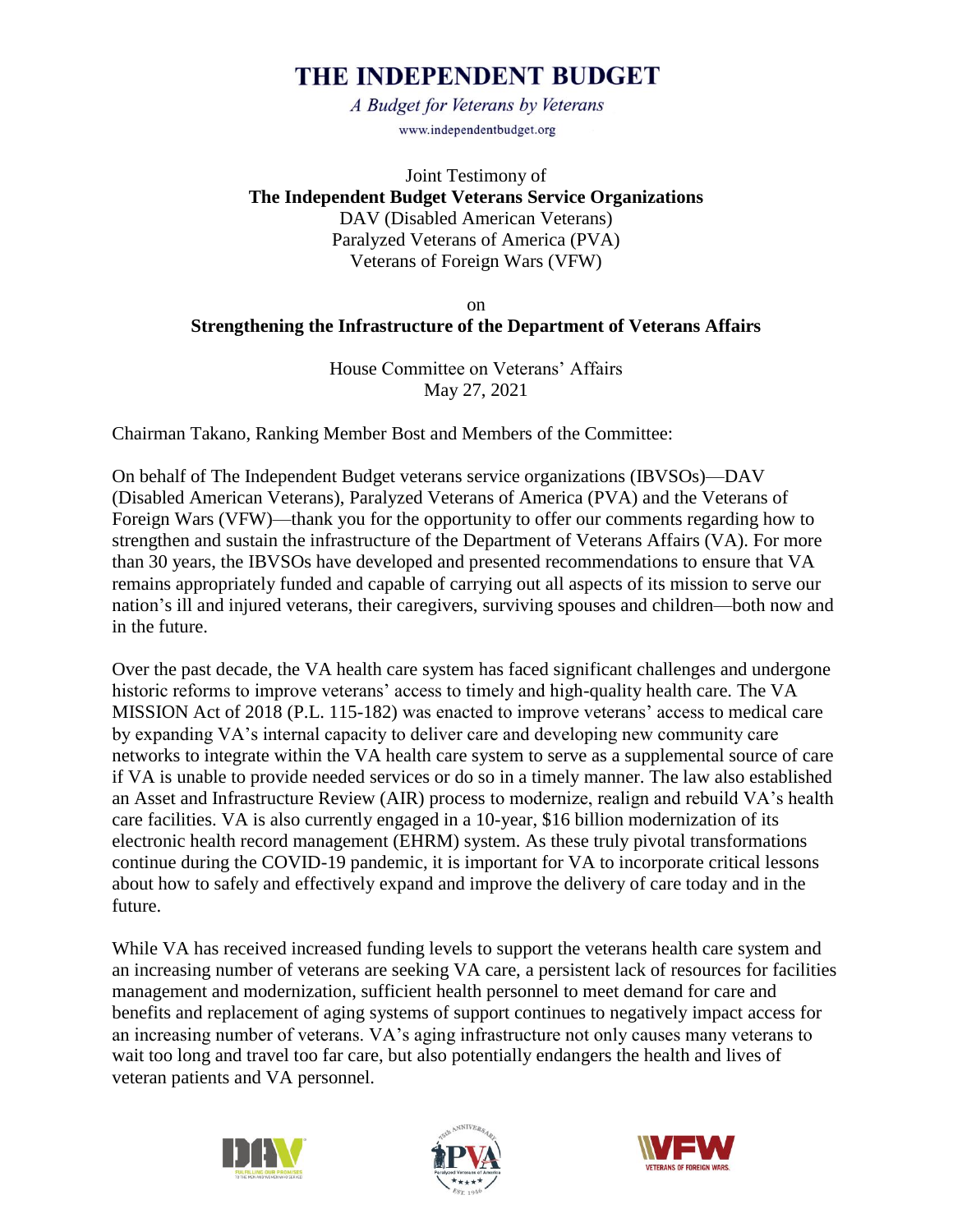For example, last November, "…at the Veterans Affairs Medical Center in West Haven, Conn., an aging campus built mostly in the 1940s and 1950s… what should have been a routine job [repairing a leaking pipe] ended in tragedy when an explosion occurred, killing both men and injuring three other people."<sup>1</sup> Earlier this month, the G.V. (Sonny) Montgomery VA Medical Center in Jackson, Mississippi, announced the closing of its dialysis treatment center, "…due to an aging infrastructure and the requirement to provide high quality care to our patients."<sup>2</sup> These are just two recent examples of how the failure of properly maintaining infrastructure can impact veterans access to care and present risks for employees. But many more examples can be found in GAO (U.S. Government Accountability Office) and VA's OIG (VA Office of Inspector General) reports that illustrate potentially avoidable delays in care and even life-safety issues.

#### **Overview of VA Health Care Infrastructure**

VA provides direct medical care to more than seven million veterans every year through an integrated system of over 1,750 access points, including medical centers, community outpatient clinics, Vet Centers, and community living centers. VA has more than 5,600 buildings with over 153 million square feet of space, much of which was built more than 50 years ago. To assess the costs of maintaining and updating this critical infrastructure, VA developed the Strategic Capital Investment Planning (SCIP) program in 2010 and first included it in the fiscal year (FY) 2012 budget submission. At that time, SCIP estimated VA would require approximately \$56 billion over the next 10 years to adequately maintain VA's health care infrastructure. However, despite the IBVSOs continually recommending increased funding for VA infrastructure, successive administrations and Congresses controlled by both parties failed to provide adequate funding on an annual basis to carry out the plan. As a result, last year's VA FY 2021 budget submission saw the SCIP estimate rise to approximately \$66 billion, a \$10 billion increase in the last decade. Unless there is a dramatic shift in the trajectory of funding and a strong commitment to systemically address this issue, VA's health care infrastructure will continue to degrade, further endangering the health and lives of veterans and VA staff and increasing VA's need to send veterans into the community for care.

#### **Asset and Infrastructure Review (AIR)**

 $\overline{a}$ 

The VA MISSION Act established the AIR process to undertake a systematic review of VA's medical facilities, develop an integrated strategy to deliver health care to enrolled veterans, and present a comprehensive plan to realign and modernize VA's health care infrastructure to achieve those goals. The IBVSOs and other stakeholders supported the AIR process because we were and remain convinced that an honest and accurate assessment of the requirements for VA health care capacity will validate the need to expand and modernize, rather than contract VA health care capabilities. The first steps in the AIR process have already taken place this year. In January 2022, VA will publish a list of facility recommendations and then an independent AIR Commission nominated by the president will review them. Both the AIR Commission and the president may consider modifications to VA's recommendations, but it will ultimately be up to Congress to approve or reject the recommendations in whole approximately two years from now.

<sup>1</sup> [https://www.nytimes.com/2020/11/13/nyregion/va-hospital-explosion.html](about:blank)

<sup>2</sup> [https://www.wjtv.com/news/veteran-patients-suing-g-v-sonny-montgomery-hospital-in-jackson](about:blank)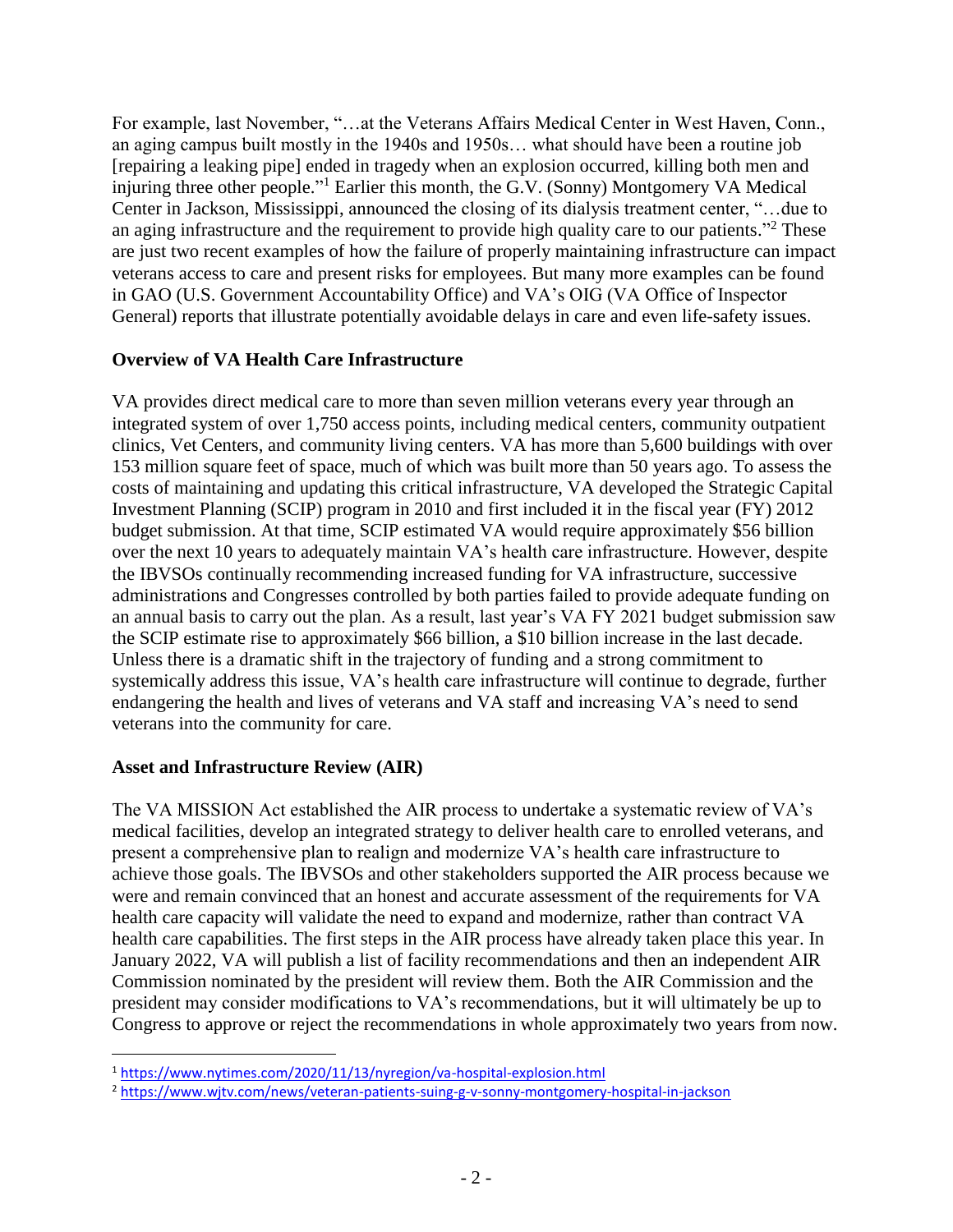If that plan is approved, it could finally produce the national consensus necessary to ensure consistent, full funding for VA's hospitals, clinics and other medical facilities.

### **Historic Opportunity for VA Health Care Infrastructure**

While the AIR process, if successful, will establish a long-term plan for VA's health care infrastructure, it remains vitally important that VA and Congress continue to commit sufficient resources to maintaining VA's existing facilities. The IB's budget and critical issue reports released earlier this year provide specific funding and policy recommendations to improve VA's construction and facility maintenance programs.<sup>3</sup>

In addition, the president has proposed, and Congress is considering up to a \$2 trillion plan to repair, replace and modernize the nation's critical infrastructure. The proposal includes \$18 billion for VA hospitals to be utilized over the next ten years. The IBVSOs are very appreciative of the inclusion of VA hospitals among the numerous infrastructure proposals; and given the gap in funding identified by VA's SCIP process, such an infusion is certainly justified. However, given the current reforms and investments underway, we believe it's time to consider historical transformation rather than just incremental improvements.

The confluence of these two major initiatives over the next couple of years—the AIR process and a national infrastructure proposal—presents a historic opportunity to think beyond annual budget battles and consider the importance of the VA health care system to the nation. In addition to providing health care to enrolled veterans, VA also plays an essential role in the nation's biomedical research, medical education and national emergency response. To continue meeting these vital national purposes, Congress and the Administration should consider making once-in-a-generation investments, accompanied with comprehensive structural reforms of VA budgeting and management processes.

#### **Problems with VA's Planning, Budgeting, Management and Oversight of Infrastructure**

While VA's SCIP process ostensibly provides a consolidated and prioritized list of all VA major construction, minor construction, non-recurring maintenance and lease projects, VA's budget request regularly fails to request the full SCIP funding estimates or priorities. The SCIP process does not provide a chronological list of anticipated repairs, renovations and replacements of facilities necessary to develop an actuarial schedule of facility lifecycle repair and replacement costs. At best, SCIP provides nonbinding suggestions to the VA budget process, which are regularly ignored, resulting in an ever-increasing backlog of overdue maintenance and construction projects. Furthermore, as long as funding for VA infrastructure remains part of its discretionary budget, it must compete with other VA health care and benefit delivery priorities in an era of rising deficits and debt, budget caps and sequestration. In this limited fiscal environment, VA is forced to choose between properly funding the maintenance of existing facilities or making overdue modernizations and expansions to meet veterans' future health care needs. As a result, the annual discretionary appropriations process has resulted in more than two decades of inadequate funding and a rising backlog of critical VA health care construction projects and leasing requirements.

 $\overline{a}$ 

<sup>3</sup> [http://www.independentbudget.org/117-congress](about:blank)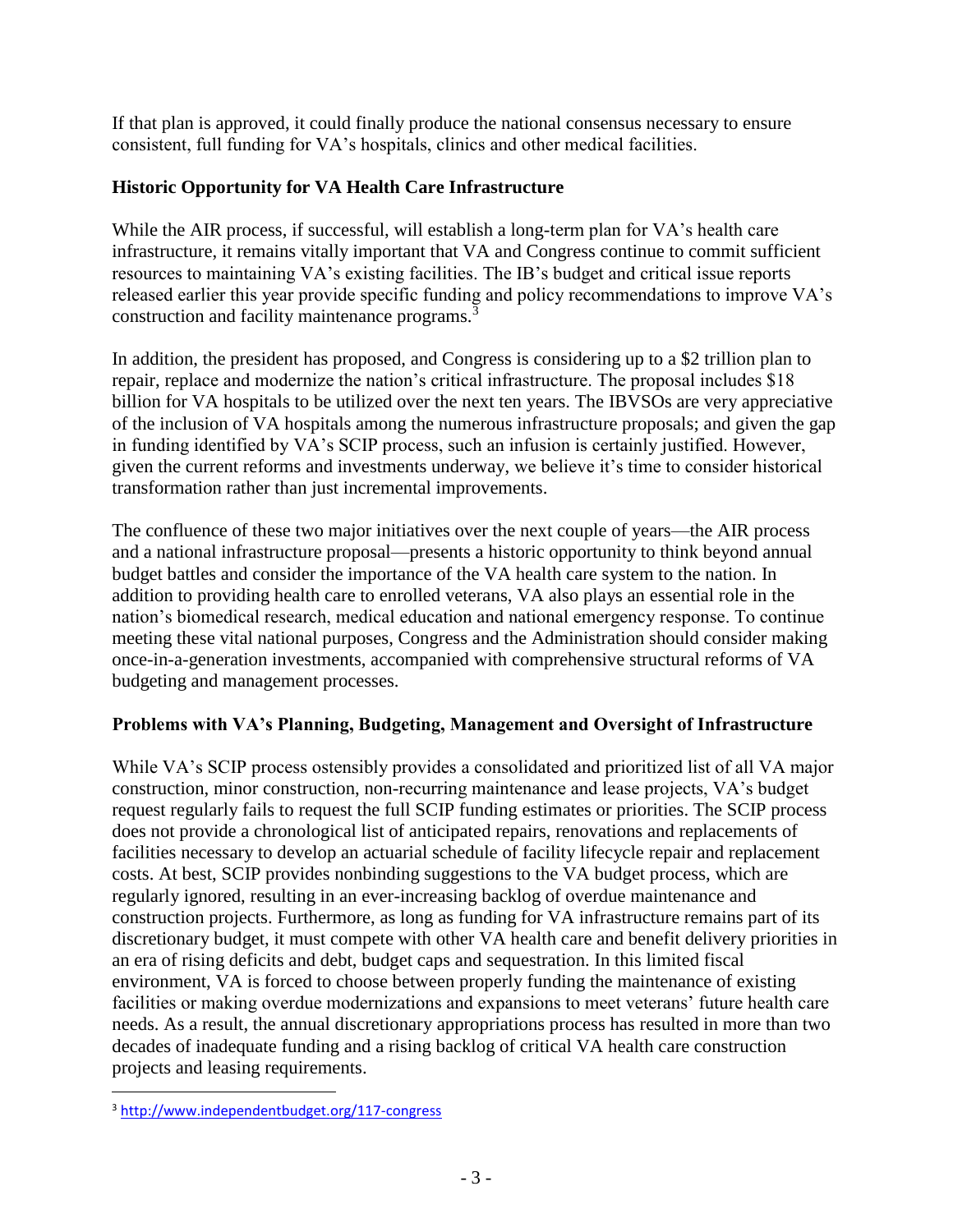Inefficient VA construction management and congressional oversight procedures are obstacles to timely and cost-effective infrastructure maintenance and construction. Neither VA's Office of Construction and Facilities Management nor individual VA facilities have the manpower or expertise required to plan or oversee VA's infrastructure. VA's multi-step planning, contracting, funding and approval process is consistently plagued by delays and cost overruns, and low funding thresholds for minor construction and non-recurring maintenance (NRM), as well as PAYGO scoring rules, have unnecessarily limited clinical treatment.

In order to overcome VA's infrastructure challenges, Congress must not only provide significantly increased funding to fully address these long-standing issues, but also enact comprehensive planning, budgeting, management and oversight reforms to ensure more effective use of those funds.

#### **Significant New Investment Needed to Sustain, Modernize and Expand VA Health Care**

The IBVSOs believe the time has come for historic new investments to sustain, modernize and expand VA's health care capacity. While the \$18 billion proposed in the Administration's infrastructure plan would make a valuable down payment, the true level of funding required over the next ten years according to VA's SCIP report is more than three times that amount. As previously discussed, full funding for VA would not only benefit the 9 million enrolled veterans, but it would also benefit the nation through VA's research, medical education and national emergency response functions.

In addition, the IBVOs believe VA should make generational investments to expand its research, long-term care, and specialized care capabilities, particularly for spinal cord injuries and disorders (SCI/D). VA should consider retrofitting, renovating and replacing veterans long-term care facilities (both VA Community Living Centers and State Veterans Homes) to mitigate against future health emergencies, improve the quality of life, expand non-institutional alternatives, and address geriatric-psychiatric and memory care needs for an aging veterans' population. We recommend that full funding be provided for the combined cost of all SCI/D design and construction projects in VA's system of facility project delivery. In addition, VA needs to dramatically increase funding to repair existing VA research facilities and construct new ones to better prepare VA and the nation to address critical health care needs and future health emergencies. Finally, VA should conduct a system-wide review of all its health care facilities and make improvements to fully achieve accessibility for those with disabilities as well as needed changes to accommodate gender-specific care delivery.

#### **VA Infrastructure Planning and Funding Reforms**

In conjunction with the historic funding investments, the IBVSOs recommend that VA significantly reform or replace the current SCIP process in order to provide greater transparency, establish predictability and ensure prioritization of future infrastructure projects. We recommend that VA consider creating a two-track process for planning and funding construction projects: one for maintaining existing infrastructure and the other for realigning, modernizing and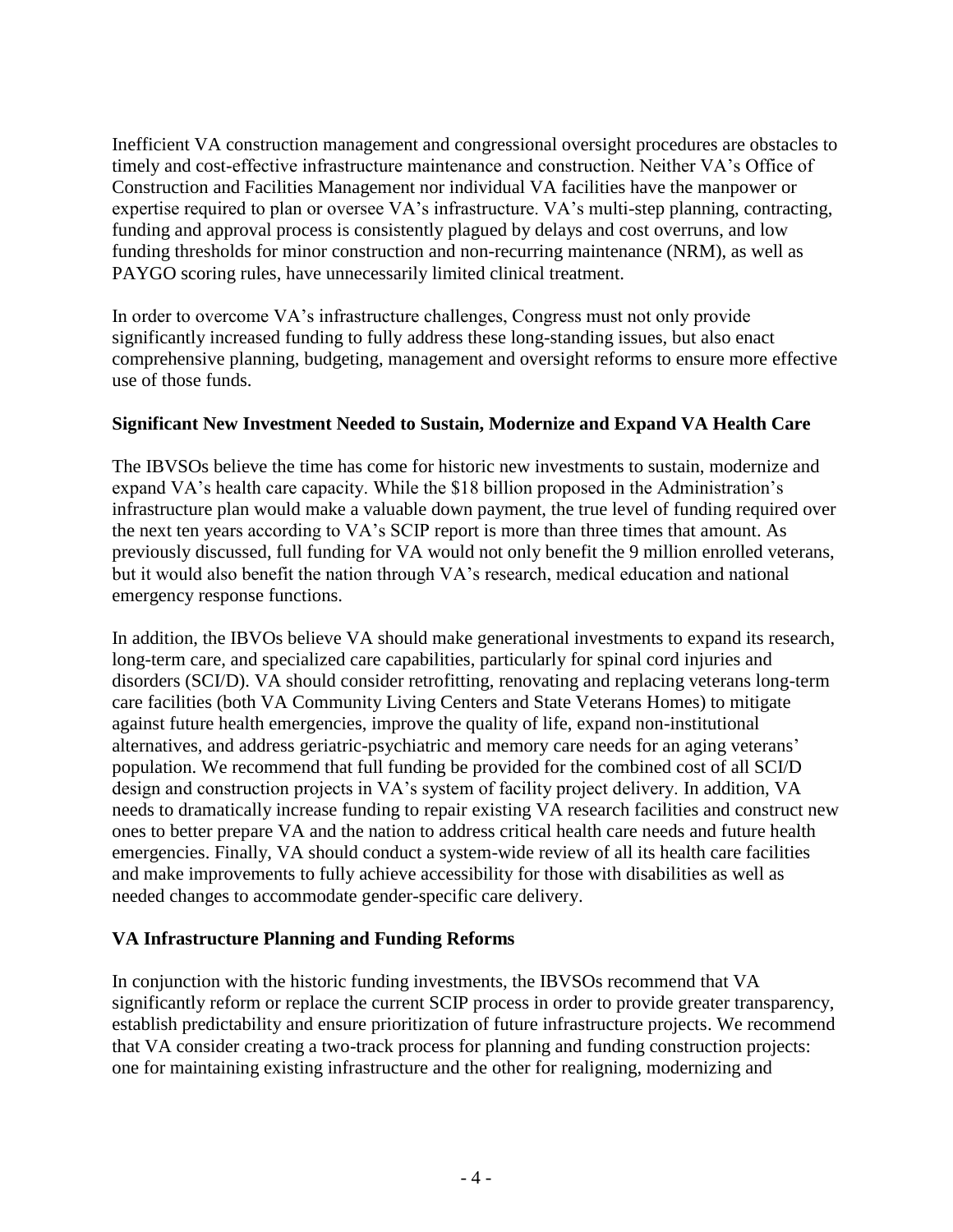expanding health care capacity. This would function similar to how VA uses separate accounts for IT "Development" and IT "Operations and Maintenance."

To better plan and manage the maintenance, repair, renovation and replacement of existing health care facilities, VA should consider adopting proven planning and funding models used for capital infrastructure. For example, many cities and states—including California, Illinois and Michigan—require homeowner and condo associations to conduct engineering studies of their community's infrastructure to determine future maintenance and replacement costs, as well as the level of funding required to pay for those future costs. The associations are also required to have separate capital maintenance reserve accounts that have adequate funding to meet future infrastructure liabilities. A similar concept could be employed to create a VA infrastructure maintenance fund that would receive guaranteed annual funding sufficient to repair, renovate and replace existing VA hospitals, clinics and other medical facilities when needed. Further, Congress should provide VA with the statutory authority to use this funding for facility maintenance, repairs and replacements without needing specific congressional approval, except for very large projects above certain thresholds.

In terms of the realignment, modernization and expansion of its health care infrastructure, VA is currently in the early stages of the AIR process mandated by the VA MISSION Act. When this strategic planning process is completed in 2023, VA will have a new strategic plan detailing where and how VA health care facilities should be aligned to meet veterans' future care needs. We highly recommend VA fully engage stakeholders—veterans and VSOs—early and throughout this process and be fully transparent with its market capacity assessment data and analysis. The AIR process will only be successful if VA cultivates and maintains the confidence of the veterans who choose and rely on VA for their medical care.

Moving forward, VA should continue to have regular infrastructure reviews as part of the Quadrennial Veterans Health Administration Reviews that were mandated by Section 106 of the VA MISSION Act. The reviews must regularly produce a prioritized list of all VA health care construction projects to realign, modernize or expand capacity, together with the full estimated cost and schedule for completion of each project. In order to assure more adequate and predictable funding, Congress should consider providing advance appropriations for either the full amount of construction projects, or at least multiple years of advance appropriations, similar to how VA medical care receives advance appropriations.

#### **VA Construction Management and Oversight Reforms**

VA and Congress must also reform and streamline the contracting, management and oversight of VA maintenance and construction projects. To help limit costly delays between the design, bidding, and building phases, the IBVSOs recommend that VA consider employing new private sector contracting methods, such as integrated "design-build" model, which utilizes a single contractor for both the design and construction of a project. To further eliminate unnecessary delays, Congress should authorize the full scope and cost of construction projects upfront, rather than requiring new approvals and appropriations for each phase. We also recommend that Congress increase the thresholds for minor construction and non-recurring maintenance projects to allow greater autonomy by VISNs and VA medical centers over their local projects. In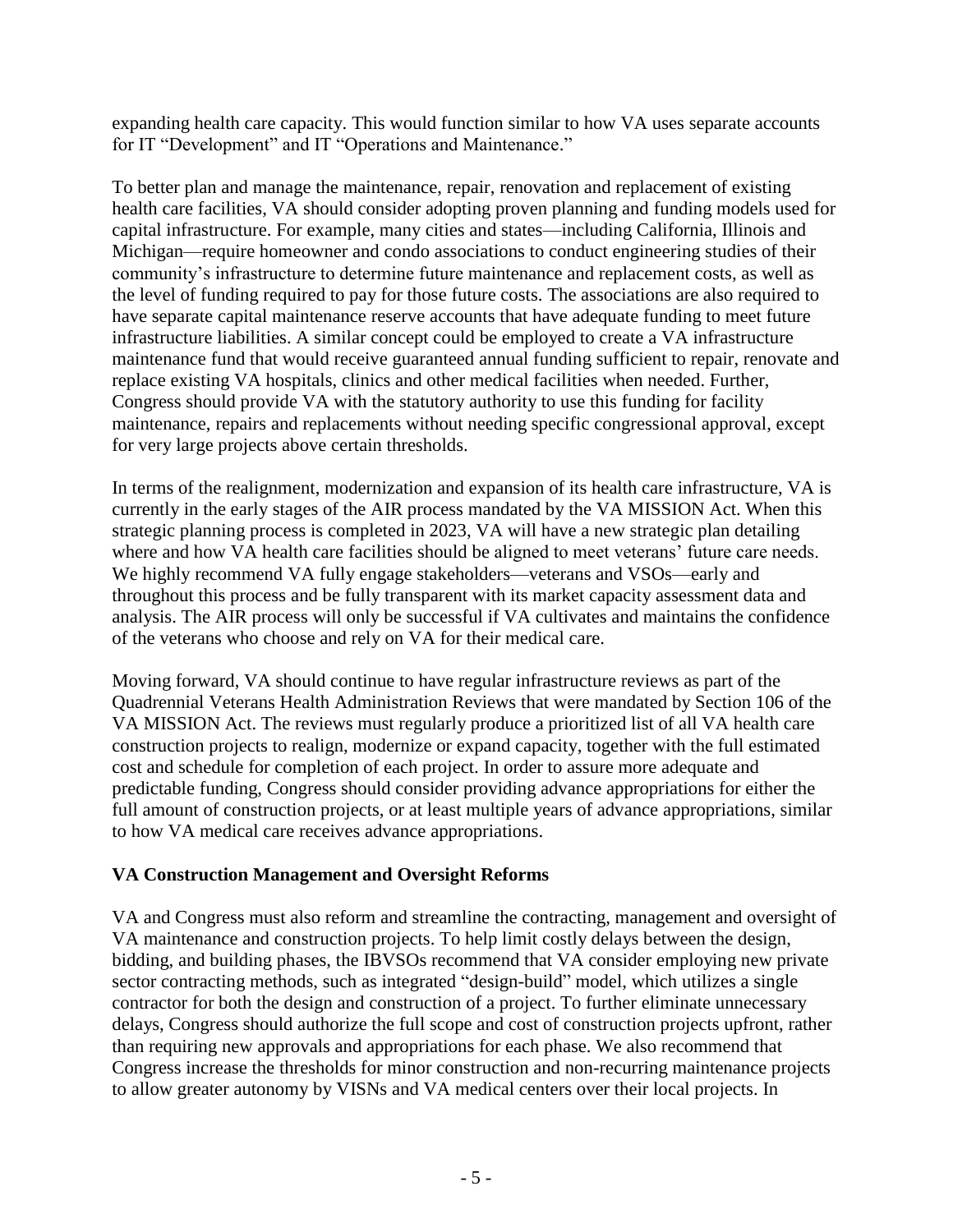addition, Congress must modify PAYGO rules or enact legislation to change how VA leases are approved and scored to reflect the actual annual cost, rather than requiring offsets for the 10-year cost in the first year of the lease.

The IBVSOs recommend that VA increase its internal capacity to plan and manage infrastructure and construction projects by hiring additional personnel with subject matter expertise in the Office of Construction and Facilities Management, within each VISN and at every VA medical center. We also recommend that VA expeditiously implement the construction training curriculum and certification programming required by the VA MISSION Act. VA and Congress should consider utilizing the Army Corps of Engineers to manage some or all of VA's major construction projects, as well as private sector construction management services to increase timeliness and cost-effectiveness.

## **Human Capital**

 $\overline{a}$ 

Although personnel are not normally considered to be part of an organization's infrastructure, the lack of sufficient, competent professionals to run and maintain an organization certainly limits its capabilities. For example, if there is an insufficient number of health providers it decreases the VA's ability to meet veterans' demand for care in a timely manner. Likewise, insufficient nursing staff levels reduces the number of available beds and hinders their ability to properly care for patients.

According to the latest Veterans Health Administration (VHA) OIG report on Occupational Staffing Shortages, medical center directors identified 2,430 severe occupational staffing shortages across 277 occupations.<sup>4</sup> This represents a decrease from 2,685 occupations in fiscal year (FY) 2019 and 3,068 occupations in FY 2018. The occupations of medical officer and nurse were the most cited occupations with severe occupational staffing shortages reported annually since 2014. Practical nurse was the most frequently reported hybrid Title 38 severe shortage occupation.

Due to the need to respond to the COVID-19 pandemic, VA relaxed hiring practices which produced thousands of new employees, including 3,300 physicians and more than 12,400 registered nurses in a short period of time. Despite these efforts, the number of vacant positions within the Department remains unacceptably high. According to VA's latest publicly available staffing data, the Department still has 39,118 vacancies which are broken down as follows.<sup>5</sup>

| <b>Total VA Vacancies</b>               | 39,118 |
|-----------------------------------------|--------|
| VA Staff Offices                        | 1,651  |
| National Cemetery Administration        | 151    |
| <b>Veterans Benefits Administration</b> | 188    |
| <b>Veterans Health Administration</b>   | 37,127 |

<sup>4</sup> OIG Determination of Veterans [Health Administration's Occupational Staffing Shortages Fiscal Year 2020, dated](about:blank)  [September 23, 2020](about:blank)

<sup>5</sup> [VA-wide workforce data, In accordance with Public Law 115-182, the VA Mission Act of 2018, Section 505](about:blank)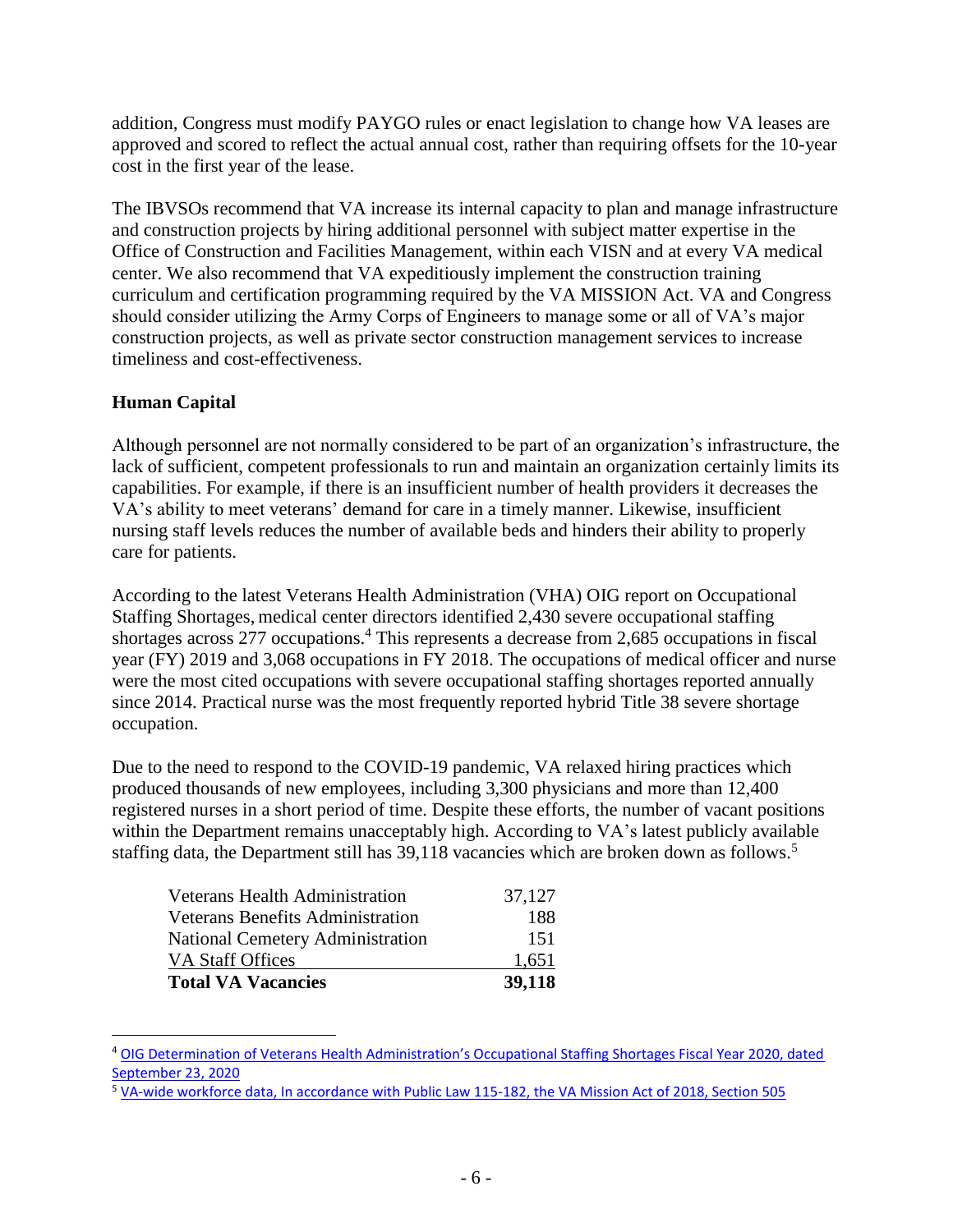VA's lack of adequate health personnel staffing levels is a multi-faceted problem. Since 2015, the VA OIG annual report on staffing shortages recommended VHA develop and implement staffing models, especially in critical need occupations. Staffing models that consider work activity, labor hours, collateral duties, employee's time spent on tasks, the ratio of staff members to veterans enrolled in a specific catchment area, and calculation of cost, would allow VA to better assess their current workforce, and forecast necessary coverage and growth needs in the future.

Effective succession planning is necessary for any organization looking to minimize staffing vacancies. A 2019 GAO report determined that one-third of VA employees who were onboarded as of September 30, 2017, would be eligible to retire by 2022. <sup>6</sup> VA can do a better job tracking when positions will be vacant due to retirement, parental leave, or other predictable reasons. By being proactive and anticipating vacancy rates, along with projected estimates for increased demand for care in specific specialties and changes in the veteran population, VA can better manage employee retention and recruitment.

Adequate pay and compensation have the greatest impact on recruiting and retention of employees as well as their performance. Implementing the VA MISSION Act created and funded multiple opportunities for VA to explore alternative staffing models, as well as expand incentives to recruit and retain talented professionals and valuable nonclinical employees. Like any other health care system or major corporation, VA must stay abreast of the competition in the private sector. The cost of living through market assessments and additional studies can help ensure VA employees earn a salary that allows them to live and work within the communities they serve. Certain areas, like Hawaii, Alaska, California, and New York City, have an extremely high cost of living. Providing a specific locality pay formula that considers these extreme areas could make them more attractive and alluring, allowing VA to more easily fill their staffing vacancies.

Filling vacant positions is critical to ensuring that veterans can receive VA-provided care or receive earned VA benefits in a timely manner. Therefore, VA must request, and Congress must provide, sufficient funding and needed hiring authorities and incentives to allow the Department to expeditiously fill the nearly 40,000 existing vacant positions.

#### **Systems of Support**

 $\overline{a}$ 

One of the most critical elements of building a better VA is ensuring the Department has a highly efficient information technology system (IT) that can respond to the needs of VA and the veterans it serves, as well as combat cyber security threats. The IBVSO's report outlining budget recommendations for FYs 2022 and 2023 includes a broad range of IT needs throughout the Department as a whole.<sup>7</sup> These projects range from the ongoing Electronic Health Record Modernization project to accelerating and completing the Board of Veterans Appeals Case Flow system. In recent years, Congress has provided the Department considerable funding to upgrade its IT systems but always fell short of what was actually needed to complete large costly but essential projects like these. Consideration should be given to request infrastructure monies

<sup>6</sup> [GAO-14-215, Federal Workforce: Recent Trends in Federal Civilian Employment and Compensation](about:blank)

<sup>7</sup> [The Independent Budget; Fiscal Years 2022 and 2023 for the Department of Veterans Affairs](about:blank)